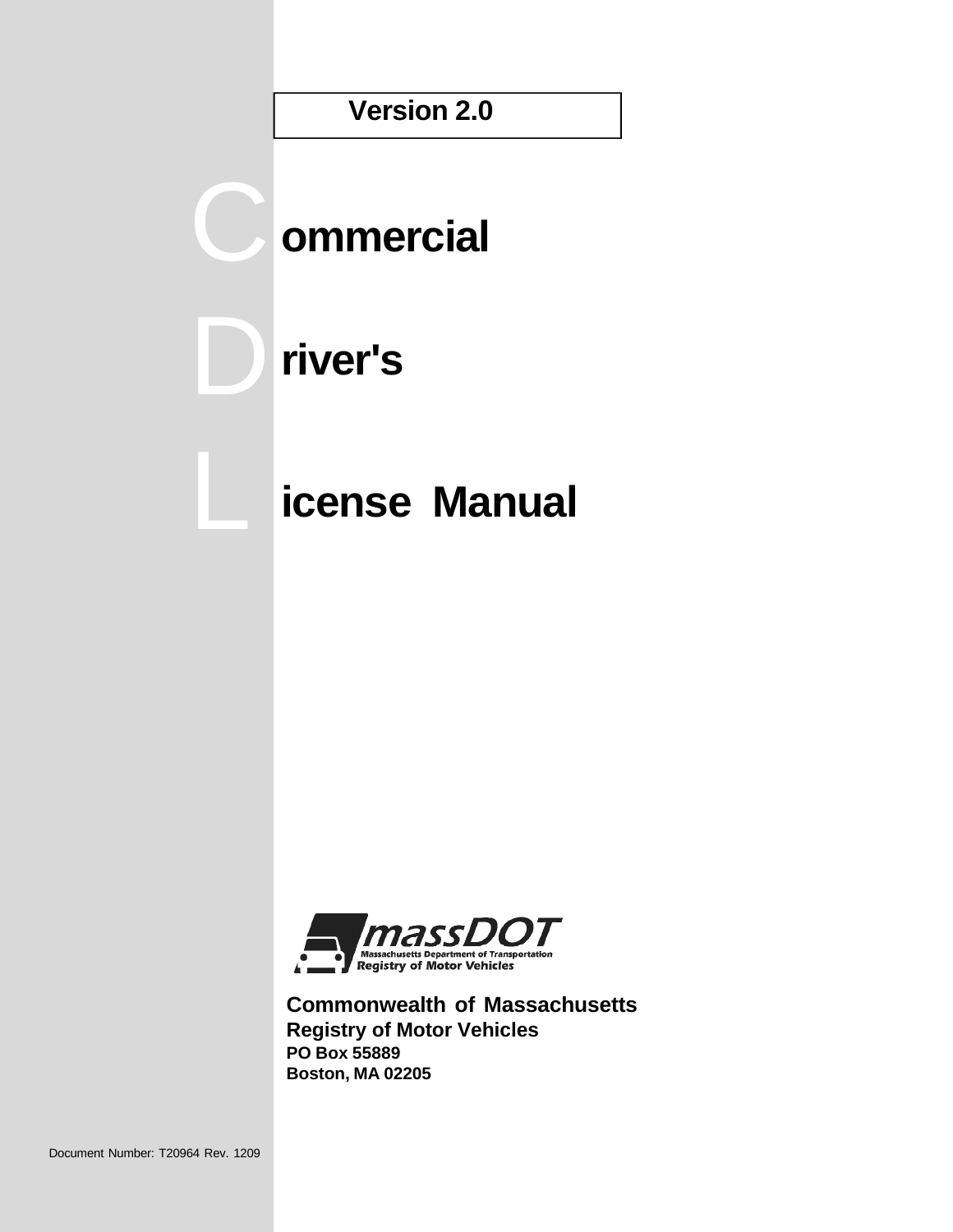## **Copyright**

The body of this document is copyrighted by the American Association of Motor Vehicle Administrators (AAMVA), and is reprinted herein with their permission. Sections specific to Massachusetts are property of the Massachusetts Registry of Motor Vehicles.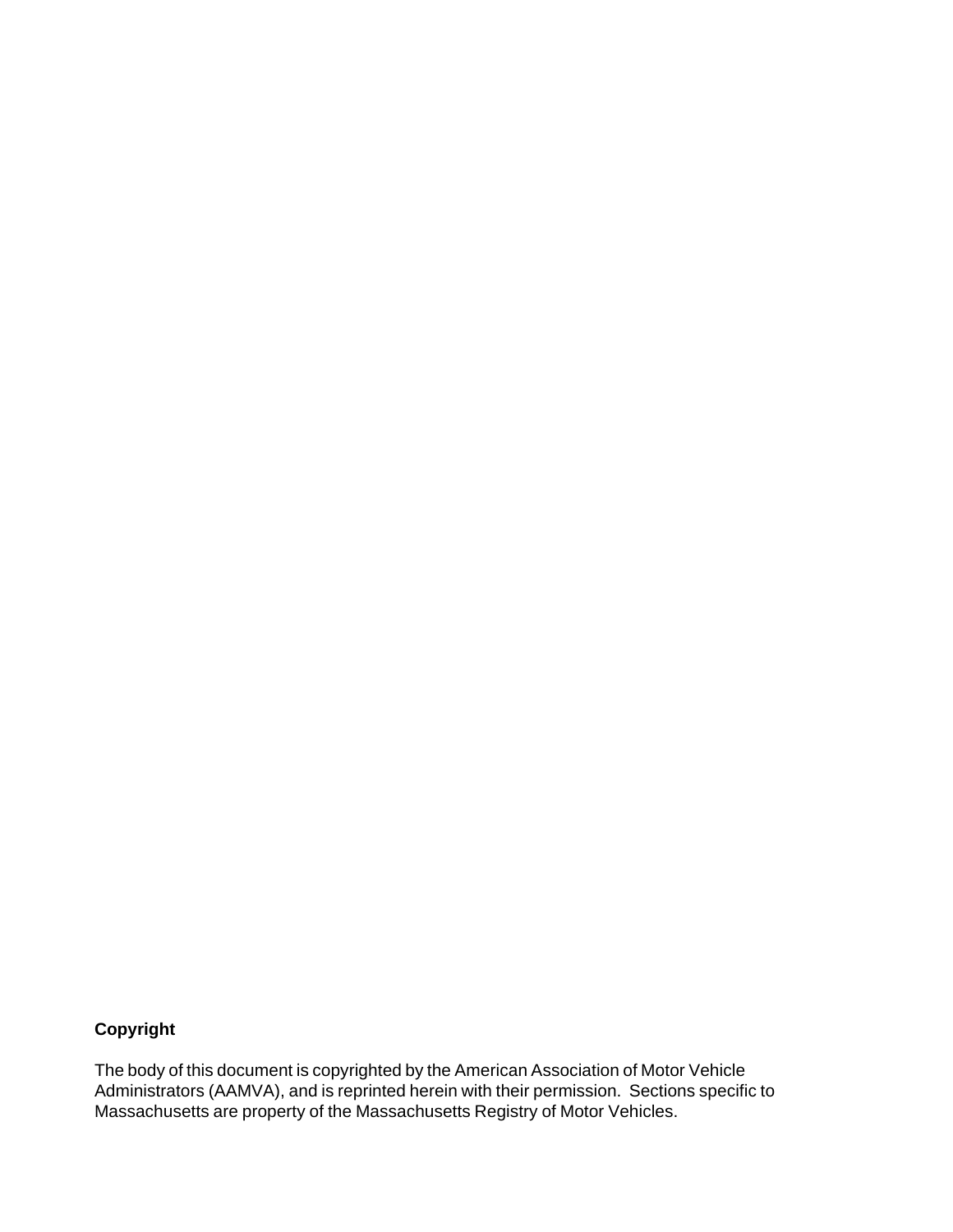## Preface: Massachusetts CDL Information

On October 26, 1986, Congress passed the Commercial Motor Vehicle Safety Act of 1986. This law required each State to meet the same minimum standards for commercial driver licensing. The standards required commercial motor vehicle drivers to get a Commercial Driver's License (CDL). You must have a CDL to operate any of the following Commercial Motor Vehicles (CMVs):

- a) A single vehicle with a gross vehicle weight rating (GVWR) of more than 26,000 pounds.
- b) A trailer with a GVWR of more than 10,000 pounds if the gross combination weight rating is more than 26,000 pounds.
- c) A vehicle designed to transport 16 or more persons (including the operator).
- d) Any size vehicle which requires hazardous materials placards.

To get a CDL, you must pass knowledge and skills tests. This manual will help you pass the tests.

#### **Commercial Driver's License Tests**

#### *Knowledge Tests*

.

You will have to take one or more knowledge tests to obtain your CDL permit, depending on what class of license and what endorsements you need. The CDL knowledge tests include:

- the General Knowledge Test, taken by all applicants (One hour 50 questions)
- $\bullet$  the Passenger Transport Test, taken by all bus driver applicants (20 minutes 20 questions)
- $\bullet$  the Air Brakes Test, which you must take if your vehicle has air brakes (25 minutes 25 questions)
- $\bullet$  the Combination Vehicles Test, which is required if you want to drive combination vehicles (20 minutes 20 questions)
- l the Hazardous Materials Test, required if you want to haul hazardous material or waste (30 minutes 30 questions)
- the Tanker Test, required if you want to haul liquids in bulk (20 minutes 20 questions)
- l the Doubles/Triples Test, required if you want to pull double or triple trailers (20 minutes 20 questions)
- l the School Bus Test, required if you want to transport pre-primary, primary, and secondary school students in a full-sized "School Bus" (i.e., Big Yellow Bus)

#### **CDL Eligibility Requirements**

l Applicants must meet the eligibility requirements listed in Federal Regulations 49 CFR Part 391 (Qualifications of Drivers) or State Regulations 540 CMR 2.06 (Operator's Licensing Requirements) and 14.00 (Motor Carrier Safety and Hazmat Transportation) .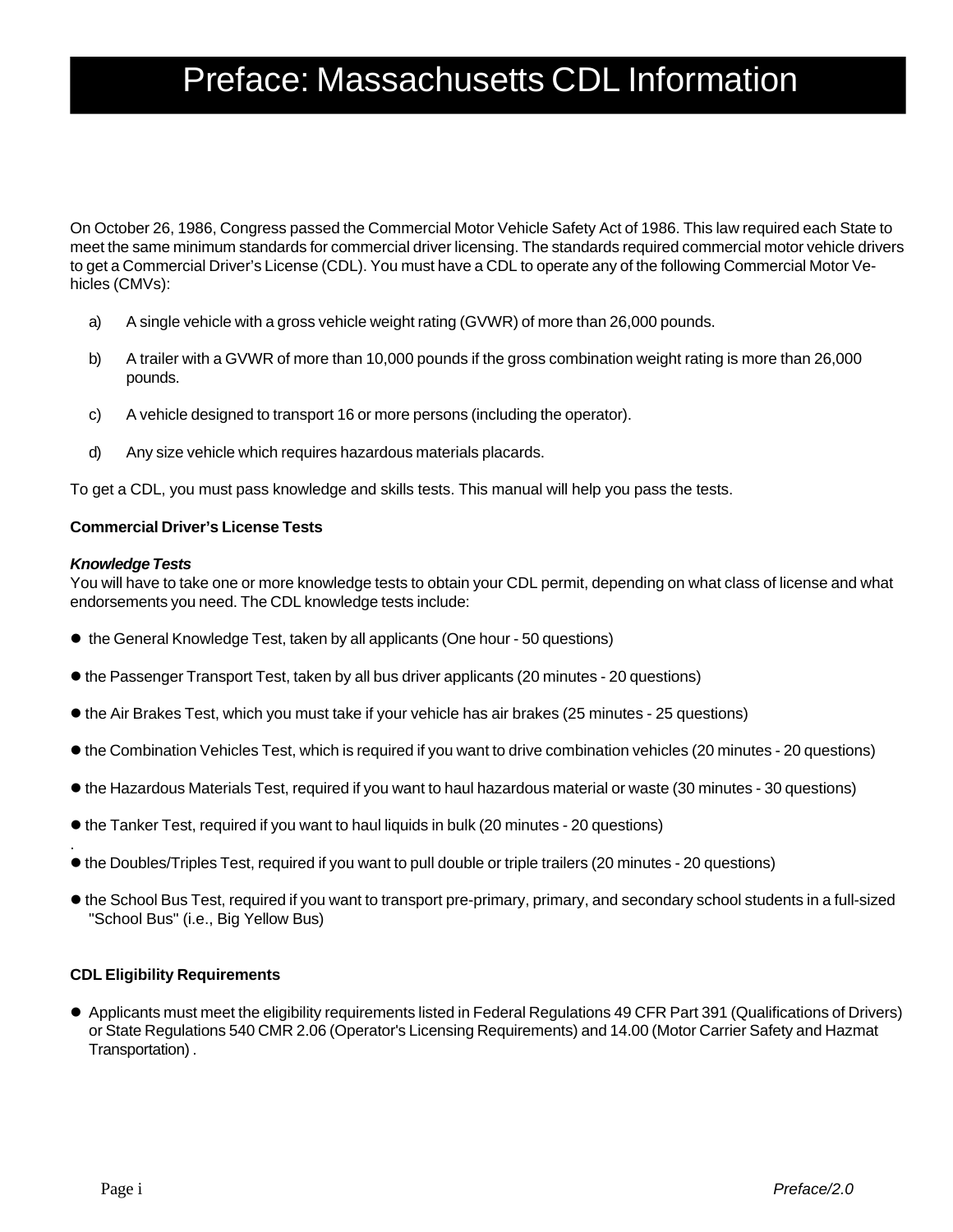|                                          | MASSACHUSETTS COMMERCIAL DRIVERS LICENSE CLASSIFICATION                                                                                                                                                                                                                                                                                                                                                                  |                                                                                                                                                          |
|------------------------------------------|--------------------------------------------------------------------------------------------------------------------------------------------------------------------------------------------------------------------------------------------------------------------------------------------------------------------------------------------------------------------------------------------------------------------------|----------------------------------------------------------------------------------------------------------------------------------------------------------|
| <b>WITH THIS CLASS</b><br><b>LICENSE</b> | YOU MAY DRIVE                                                                                                                                                                                                                                                                                                                                                                                                            | <b>RELATED</b><br><b>ENDORSEMENTS</b>                                                                                                                    |
| A                                        | Any combination of vehicles with a GVWR of<br>26,001 or more pounds provided the GVWR of<br>the vehicle(s) being towed is in excess of<br>10,000 pounds. (Holders of a Class A license<br>may, with any appropriate endorsements,<br>operate all vehicles within Classes B, C, and D).<br>Examples include, but are not limited to:<br><b>The Lighting</b>                                                               | Double/Triple Trailers<br><b>Tank Vehicles</b><br><b>Tank Vehicles with HAZMAT</b><br><b>HAZMAT</b><br>Passenger Transport Vehicles<br><b>School Bus</b> |
| Β                                        | Any single vehicle with a GVWR of 26,001 or<br>more pounds, or any such vehicle towing a<br>vehicle not in excess of 10,000 pounds GVWR.<br>(Holders of a Class B license may, with any<br>appropriate endorsements, operate all vehicles<br>within Classes B, C, and D)<br>Examples include, but are not limited to:<br>MEREEREEREE                                                                                     | <b>Tank Vehicles</b><br><b>Tank Vehicles with HAZMAT</b><br><b>HAZMAT</b><br>Passenger Transport Vehicles<br><b>School Bus</b>                           |
|                                          | Any single vehicle, or combination of vehicles,<br>that does not meet the definition of Class A or<br>Class B, but is either designed to transport 16<br>or more passengers, including the driver, or is<br>placarded for hazardous materials. (Holders of a<br>Class C license may, with any appropriate<br>endorsements, operate all vehicles within<br>Classes C and D.).<br>Example includes, but is not limited to: | <b>Tank Vehicles</b><br><b>Tank Vehicles with HAZMAT</b><br><b>HAZMAT</b><br>Passenger Transport Vehicles<br><b>School Bus</b>                           |

The vehicle in which you will take the road skills test must meet the written description for that class. The above vehicle silhouettes typify, but do not fully cover, the types of vehicles falling within each class.

If you wish to be licensed to drive a vehicle with air brakes, the vehicle in which you will be tested must be equipped with air brakes.

To operate a school bus, drivers are required to obtain a specific certification from the Massachusetts Department of Public Utilities (see p. viii), in addition to the appropriate class and endorsement of CDL license.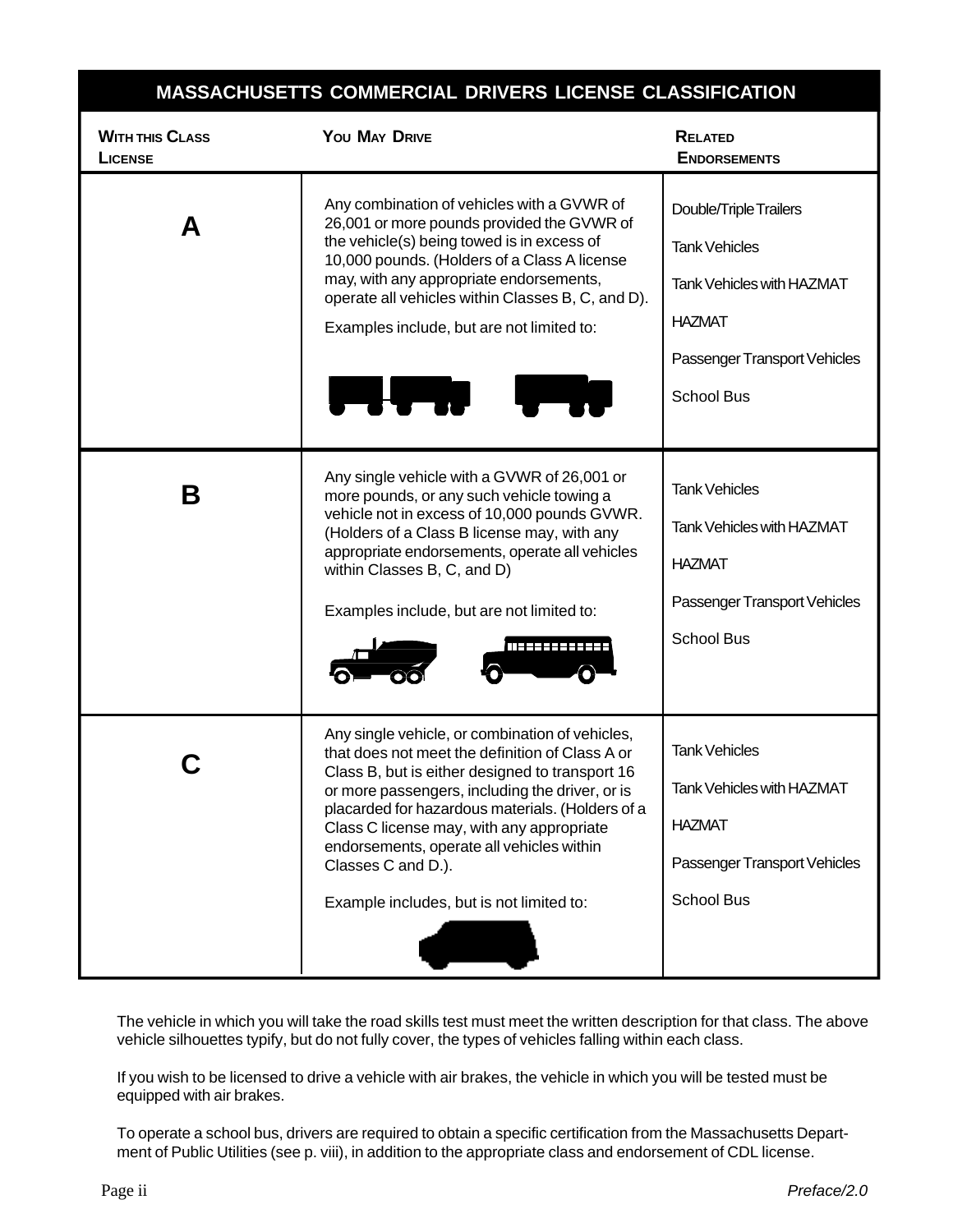## **Beginning the CDL Application Process**

You can get an application for a Commercial Driver's License at any RMV branch office or online at **mass.gov/rmv**.

Also, you can take the knowledge test for a CDL permit at most RMV branch offices from 9:00am to 3:00pm, Monday through Friday (see notes below about Thursday hours and other exceptions).

Currently, the Branch Offices that offer the CDL knowledge test include:

| Boston*             | Nantucket**            |
|---------------------|------------------------|
| Braintree*          | New Bedford*           |
| Brockton*           | North Adams**          |
| Chicopee            | Pittsfield             |
| Easthampton         | Plymouth               |
| Fall River*         | Revere*                |
| Greenfield          | South Yarmouth*        |
| Haverhill**         | Springfield*           |
| Lawrence*           | Taunton                |
| Leominster*         | Watertown <sup>*</sup> |
| Lowell*             | Wilmington*            |
| Martha's Vineyard** | Worcester*             |
| Milford             |                        |

**Hours and locations are subject to change without notice.** Check **mass.gov/rmv** for the most up-to-date list.

**\***These branches offer CDL knowledge tests from 10:00am until 4:00pm on Thursdays.

\*\***Haverhill** offers CDL knowledge tests from 8:00am until 2:00pm.

 **Martha's Vineyard** and **Nantucket** offer CDL knowledge tests from 8:00am until 2:00pm, but are closed between 12:00pm and 1:00pm.

**North Adams** offers CDL knowledge tests from 9:00am until 3:00pm, but is closed between 1:00pm and 2:00pm.

**Note:** Depending on the number of endorsement tests you are taking, you may not have time to take all of them if you arrive late in the day. Please allot your time accordingly.

## **If You Apply for a CDL as Your First License**

If you apply for a CDL as your first license and have never held a private passenger vehicle license, the Massachusetts RMV requires you to take the knowledge test for a class D (passenger vehicle) permit before taking the CDL knowledge tests. This is needed to show that you understand the rules of the road. CDL knowledge tests cover the Federal CDL requirements; they do not test applicants on the rules of the road.

**Federal Regulations 49 CFR section 383.23 (c)(2)**: CDL learner's permit issuance requirements state in part that the CDL learner's permit holder must have a valid automobile driver's license, or have passed all vision, sign/symbol, and knowledge tests as the State issuing the learner's permit ordinarily administers.

## **Questions About CDL**

If you have any further questions about Commercial Driver's Licenses, call the RMV Phone Center at (617) 351-4500.

Also, see the Registry website at **mass.gov/rmv**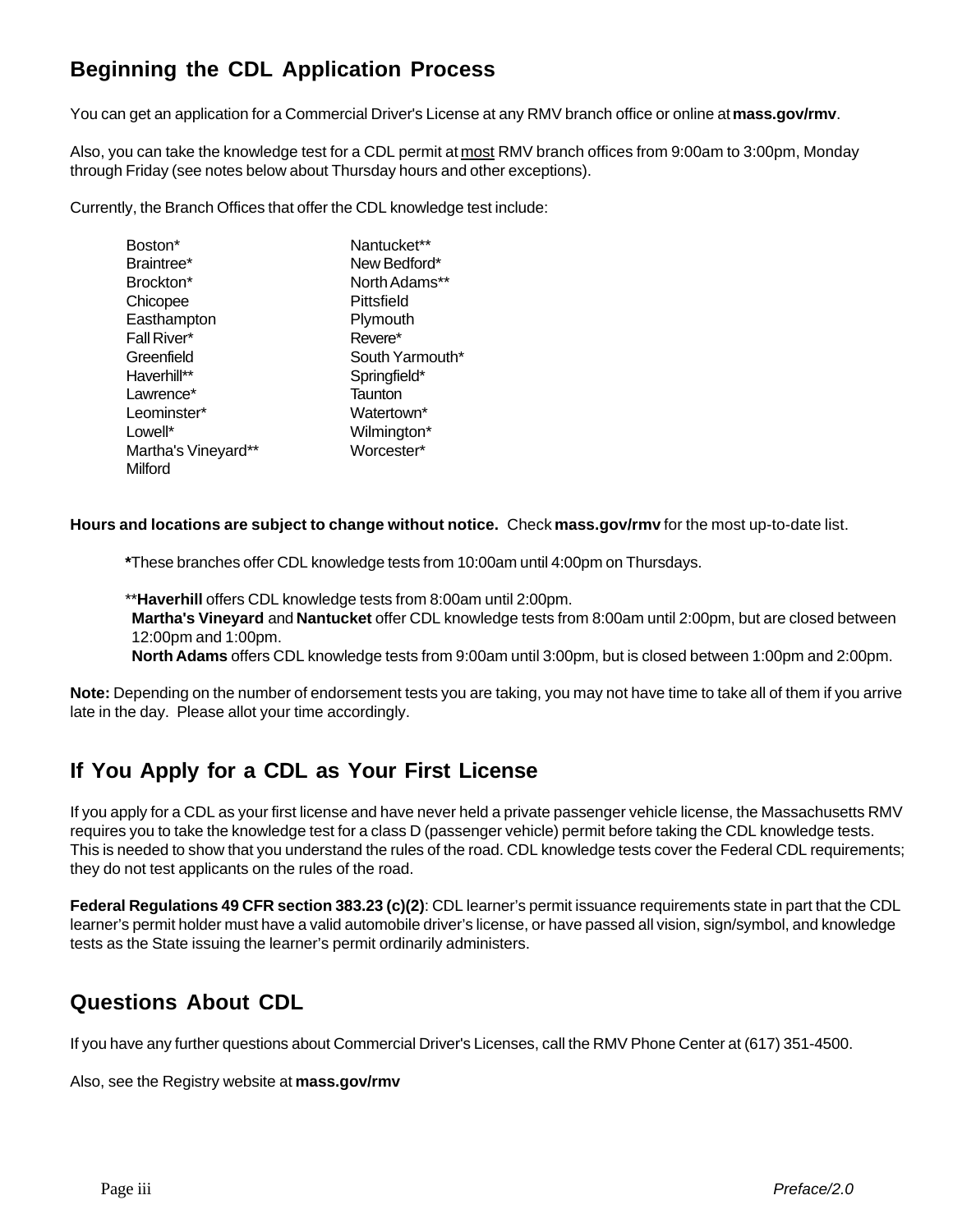# The CDL Application

The CDL Application is used in all facets of applying for a CDL License from the Registry of Motor Vehicles Division, except for the Road Test, which requires the CDL Road Test Application. There are a few items on the CDL Application that may cause questions, and this section will guide you through the reasons and explanations for these questions, in particular about the requirements under the Code of Federal Regulations (CFRs) that govern how Massachusetts can issue a CDL.

#### *Identification Requirements*

#### Age

Applicants may apply for a CDL beginning at age 18. However, Federal Regulations found at 49 CFR 391.11, state that a license holder, including CDL holders, must be 21 years of age to drive a commercial motor vehicle in interstate commerce. Therefore, CDL holders in Massachusetts under the age of 21 will be issued a K restriction, limiting them to travel within Massachusetts.

#### Social Security Number

All CDL holders are required to provide a Social Security Number (SSN) under 49 CFR 383.153 to the Registry of Motor Vehicles when applying for a CDL. This SSN will be verified through the Social Security Administration and processed as part of an information package through the National Driver Register (NDR) and Commercial Driver License Information System (CDLIS) to ensure that your current driving privileges are not under revocation or suspension elsewhere in the United States.

#### *General Information*

#### Residential Address

All applicants for a Massachusetts CDL must live and reside in Massachusetts as defined in 49 CFR 383.5. Your state of domicile is defined as "that State where a person has his/her true, fixed, and permanent home and principal residence and to which he/she has the intention of returning whenever he/she is absent".

#### *Required Information*

#### Questions 3,4,5, and 6

Massachusetts is required to check for your previous states of licensure. This is to ensure that Massachusetts may receive your complete driving record over your previous 10 years of licensure. Where you have listed your previous states of licensure, Massachusetts will inquire against those state's databases to obtain your driving history. This is required under 49 CFR 383.73.

#### Question 7

Massachusetts drivers must be medically qualified to operate a motor vehicle. For a commercial motor vehicle, these qualifications may be found under 49 CFR 391. For your convenience, the CDL Manual has a section on medical qualifications and the DOT Medical Card found on page xii of this CDL Manual.

#### Questions 12 and 13

Massachusetts drivers must certify under 49 CFR 383.71 that they are either qualified to operate in interstate commercial driving (between states), or that they are only qualified to operate in intrastate commercial driving (exclusively within Massachusetts). If you answer "No" to question 12, then you agree that you are not qualified under federal regulation to operate a commercial motor vehicle. If you then answer yes to question 13, that you are qualified under state regulation to operate a commercial motor vehicle, then you will be issued a CDL with an intrastate restriction. If you are under 21, you will be issued a CDL with the K restriction, limiting you to intrastate commerce. If you are not medically qualified, you must receive a medical waiver from the Medical Affairs Branch and you will be issued a CDL with the W restriction, limiting you to intrastate commerce. If you answer no to both questions, you will not be granted a CDL. Those who wish to operate in interstate commerce, or hold an unrestricted license, must answer "Yes" to question #12.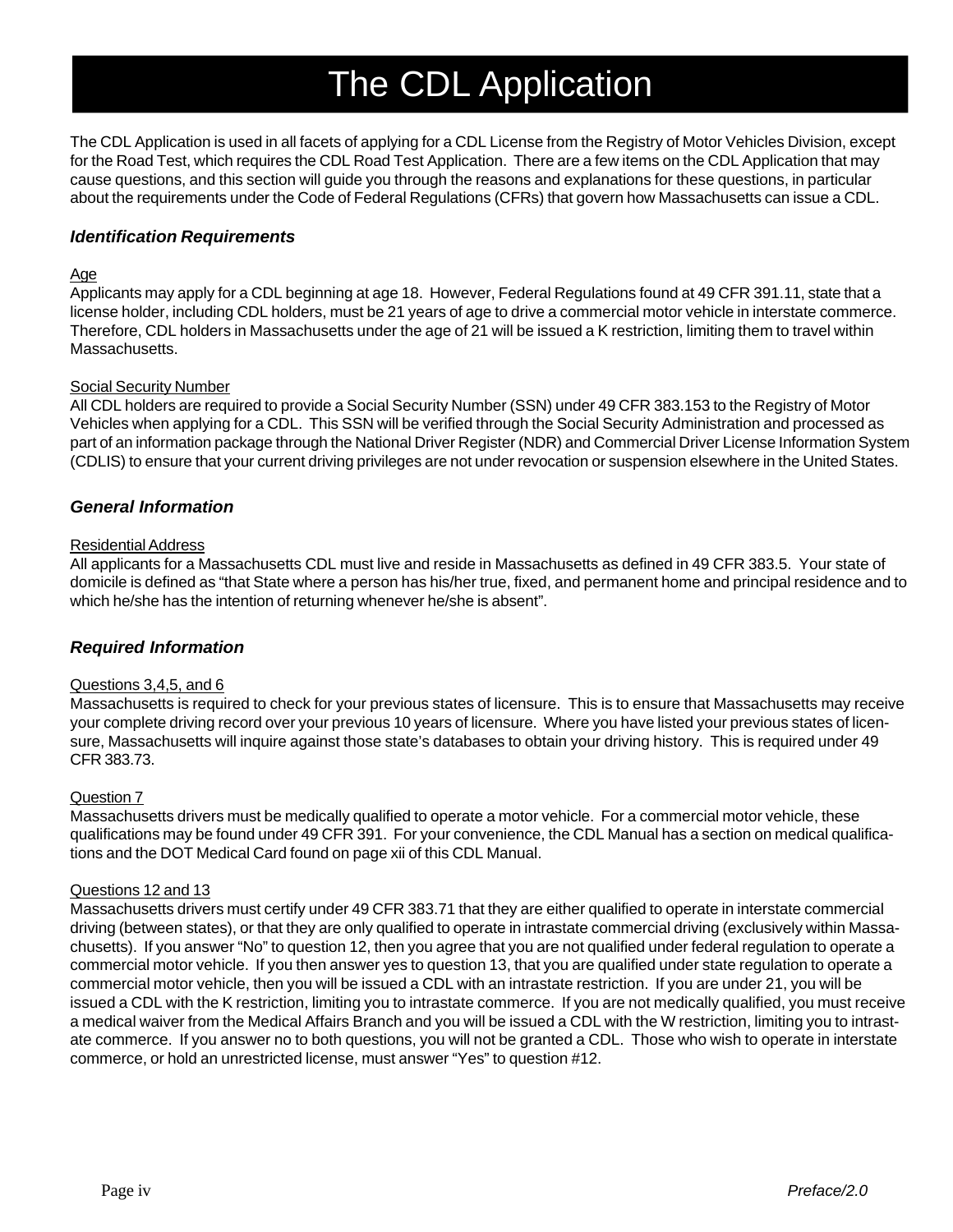

# **CDL ROAD TEST INFORMATION SHEET**

## **Please read the following information before scheduling your road test.**

## **To book a road test, call 617-351-4500**

## **Applicant Requirements**

Applicants must meet all of the following requirements for a Class A, B, or C road test in order to be tested:

- $\Box$  Have a current driver's license, if you are seeking additional endorsements.
- $\Box$  Have a valid CDL permit, with proper endorsements for the vehicle used.
- $\blacksquare$  Have a valid Department of Transportation (DOT) medical card or medical waiver. $*$
- $\blacksquare$  Have a completed road test application. (If you answered **YES** to question 7, 8, or 10 on the road test application, the application must be approved by an RMV branch manager or an authorized RMV employee before the road test.)
- $\Box$  Be on time for the skills test. If you are late, you will not be examined. If you must cancel or reschedule your appointment with less than 24 hours notice, you will be responsible for the skills test fee.
- $\triangleright$  Be accompanied by a sponsor who:
	- Is at least 21 years old.
	- Has a valid U.S. Commercial Driver's License with proper endorsements for the class of vehicle that you are using.
	- Has a current DOT medical card. (If the sponsor does not have a current DOT medical card, he/she will be subject to a fine.\* The test, however, will still proceed.)

## **Vehicle Requirements**

Vehicles used for a Class A, B, or C road test must meet the following requirements. Vehicles not meeting the following requirements will be refused/rejected.

- Represent the type and class of vehicle you will be driving when you receive your CDL. For a Passenger Endorsement, the applicant must have the appropriate class vehicle designed to carry 16 or more passengers, including the driver.
- $\Box$  Be able to pass a safety check. Vehicles with unstable, dangerous, or HAZMAT loads will be rejected. The vehicle must be completely free of hazardous material.
- $\Box$  Have a valid registration and current inspection sticker.
- $\blacksquare$  Have adequate seating next to the operator for the use of the examiner.
- $\Box$  Have a manufacturer's gross vehicle weight rating (GVWR) on the vehicle, appropriate for the class of license for which you are applying. If there is no GVWR on the vehicle, you must have a document from the manufacturer or a motor vehicle dealer proving the GVWR.

\*A DOT medical card is not required for a state or municipal employee using a state or municipal vehicle. *(continued)*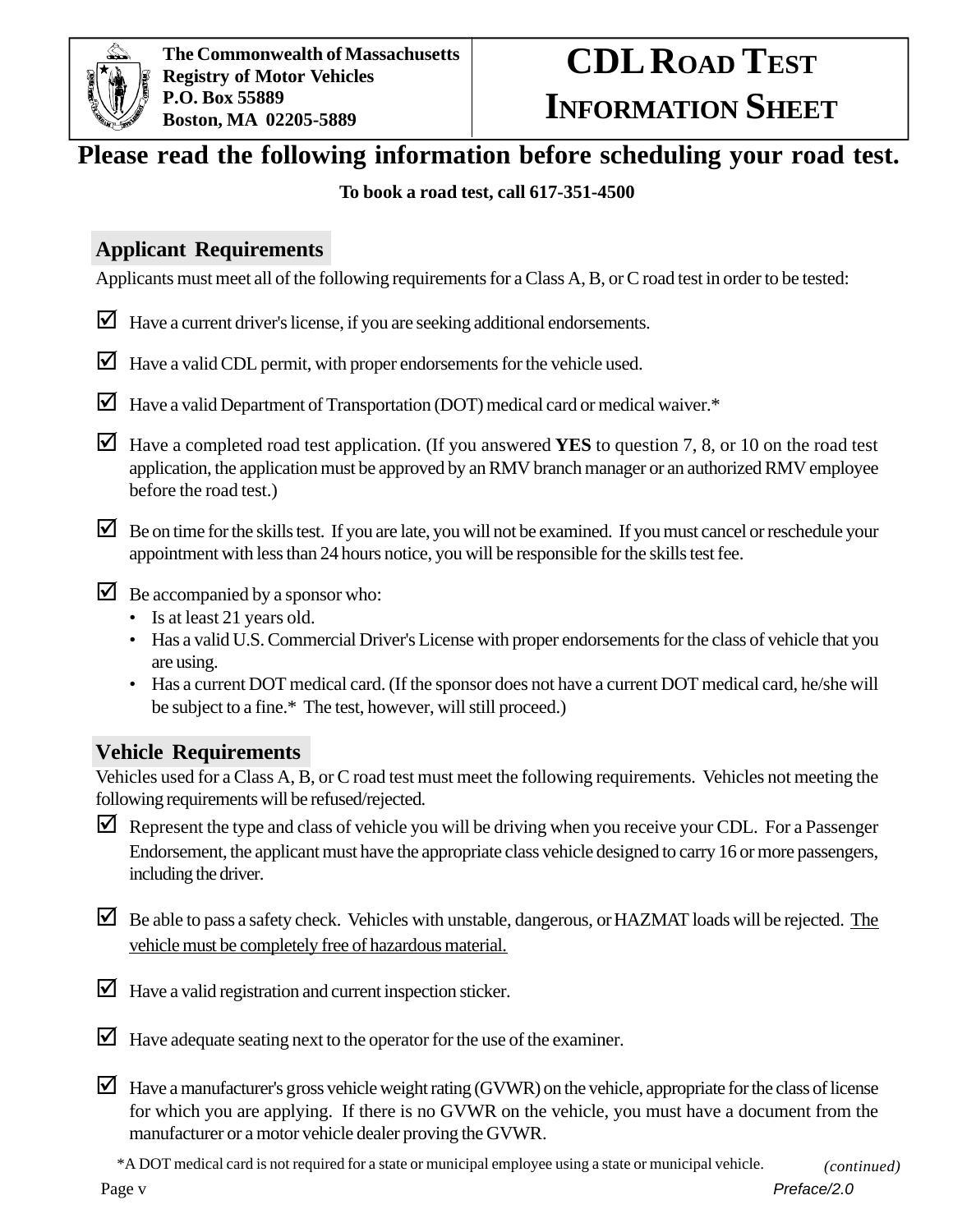## **Out-of-state Registered vehicles, trailers, and semi trailers**

 $\Box$  Carry proof of insurance coverage in the form of a policy or letter from the insurance company specifying the limits of coverage. The insurance coverage *MUST* be equal to Massachusetts minimum requirements of \$20,000/ \$40,000 bodily injury and \$5,000 property damage coverage for the vehicle's use in Massachusetts. (No faxes or photo copies.)

## **Rental vehicles**

 $\Box$  Have the rental agreement and written permission on the rental company's letterhead authorizing use of the vehicle for the road test.

## The **CDL Skills Test** has three parts:

1. The **Pre-Trip Inspection** is described in Part 3, Section 10 of the *CDL Manual.* It is important that you can demonstrate this inspection to the examiner by pointing out and naming the parts of the vehicle.

**Note: If the vehicle has air brakes, you are also required to demonstrate the air brake test described in Part 3, Section 10 of the** *CDL Manual***. If you are testing a combination vehicle, you must be familiar with Part 2, Section 6 of the** *CDL Manual***.**

2. The **Off-Street Skills Test** involves the following maneuvers described in Part 3, Section 11 of the *CDL Manual*.  $⊓$  Forward and back through an offset alley

**⊡**Parallel parking (conventional)

 $\Box$ Parallel parking (sight-side)

 $\blacksquare$ Alley dock

3. The **On the Road** portion of the test, described in Part 3, Section 12 of the *CDL Manual*, begins immediately following the successful completion of the pre-trip inspection and all parts of the off-street skills testing maneuvers. This portion involves driving through various traffic and road conditions to evaluate your judgment, control, and safe operation on the street, as well as your ability to start, stop, shift, turn competently, and obey all relevant rules of the road.

All parts of the test must be successfully completed to pass the CDL Skills Test and obtain a CDL license.

**Note:** Removing the air brake restriction, adding a passenger endorsement, or changing a CDL license class requires a skills test, in addition to the appropriate knowledge tests.

## **Canceled Road Tests**

Road tests may be canceled due to weather, road, or other emergency conditions, such as:

- Public school cancellations or delays in the city/town where your test is scheduled.
- A state of emergency has been declared by the Governor throughout the state or in the region where your road test is scheduled.
- The Road Test Examiner cancels road tests due to scheduling or safety reasons.

If you think that your road test may be canceled, please call the RMV Phone Center at 617-351-4500.

## **You are responsible for the skills test fee for each failure, rejection, late arrival, or no show.**

*The Registrar reserves the right to cancel and recall any license if it is later determined that the licensee did not meet the minimum legal requirements for the road test.*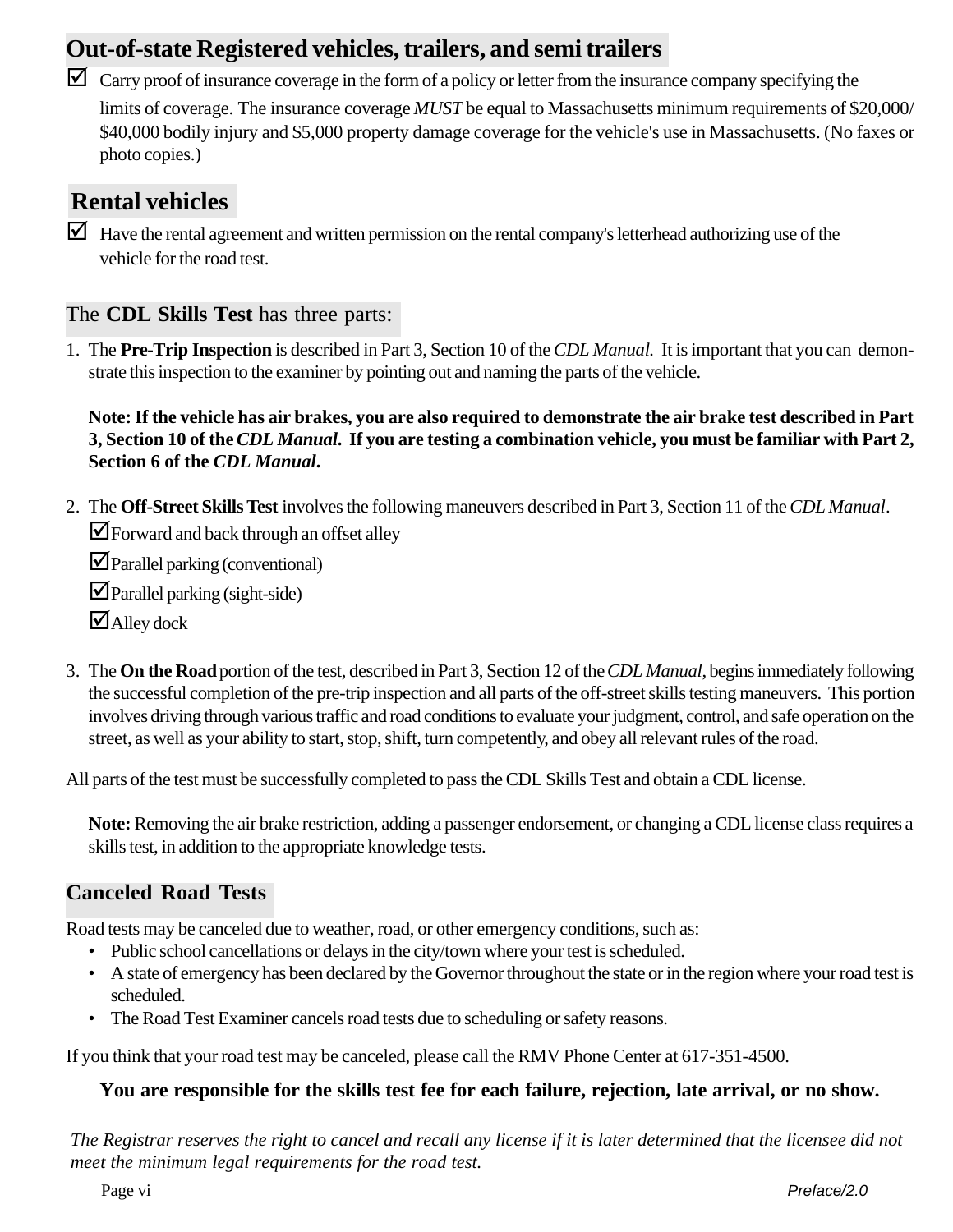## Directions to CDL Road Test Sites

This list is subject to change. Please call the Phone Center at (617) 351-4500 for a list of road test sites. The Phone Center is open weekdays from 9 am to 5 pm.

## **Dartmouth DPW (1111)**

The test site is on Faunce Corner Road in North Dartmouth across from the State Police Barracks. Take Route I-195 to the North Dartmouth exit. As you come off the exit, the DPW is on the left, just before the railroad tracks.

## **Deerfield (South) (1106)**

From exit 4 off the Mass Pike, follow route 91 North to exit 24 (Deerfield, Routes 5 & 10N). Take the first right at the Citgo station onto Route 116. The test site is approximately 3/4 miles on your left, hidden by trees.

## **Everett MBTA Repair Station (1167)**

Route 99 traveling south just beyond Route 16 or traveling north prior to Route 16, at lights turn onto Bowdoin Street. Left on Charlton Street follow to end.

## **Newbury DPW (1109)**

Take I-95 North to the Scotland Road exit. Follow Scotland Road approximately one half mile past the State Police Barracks. The test site will be on your left.

## **Otis AFB (1154)**

Cross the Bourne Bridge onto Cape Cod. Follow Route 28 South to the Route 151 exit. Turn right onto Route 151. Turn Left onto Sandwich Road to the Falmouth Gate. Go left through the gate onto the Base. Turn left onto Kitteredge Road, then right onto Generals Boulevard. Turn left into the transfer station to the test site.

## **Sterling DPW (1157)**

From I-190, take exit 6. Turn left onto Route 12S. Turn left onto Chocksett Road. The test site is approximately a quarter of a mile on your left.

## **Stoughton DPW (1163)**

From Route 24, exit 18B, go approximately one quarter mile. At the split, turn right onto Route 27. The test site will be approximately one mile on the left, across from the Blue Hills Alzheimers Research Center.

## **Sturbridge DPW (1161)**

From exit 9 off the Mass Pike, the test site is at the intersection of Routes 20 and 131 just south of the Mass Turnpike interchange.

## **Winchendon (1120)**

From exit 19 off Route 2, take route 202 North for approximately ten miles towards Baldwinville/Winchendon. The test site will be on the left, past Lake Dennison State Park, on Baldwin Road.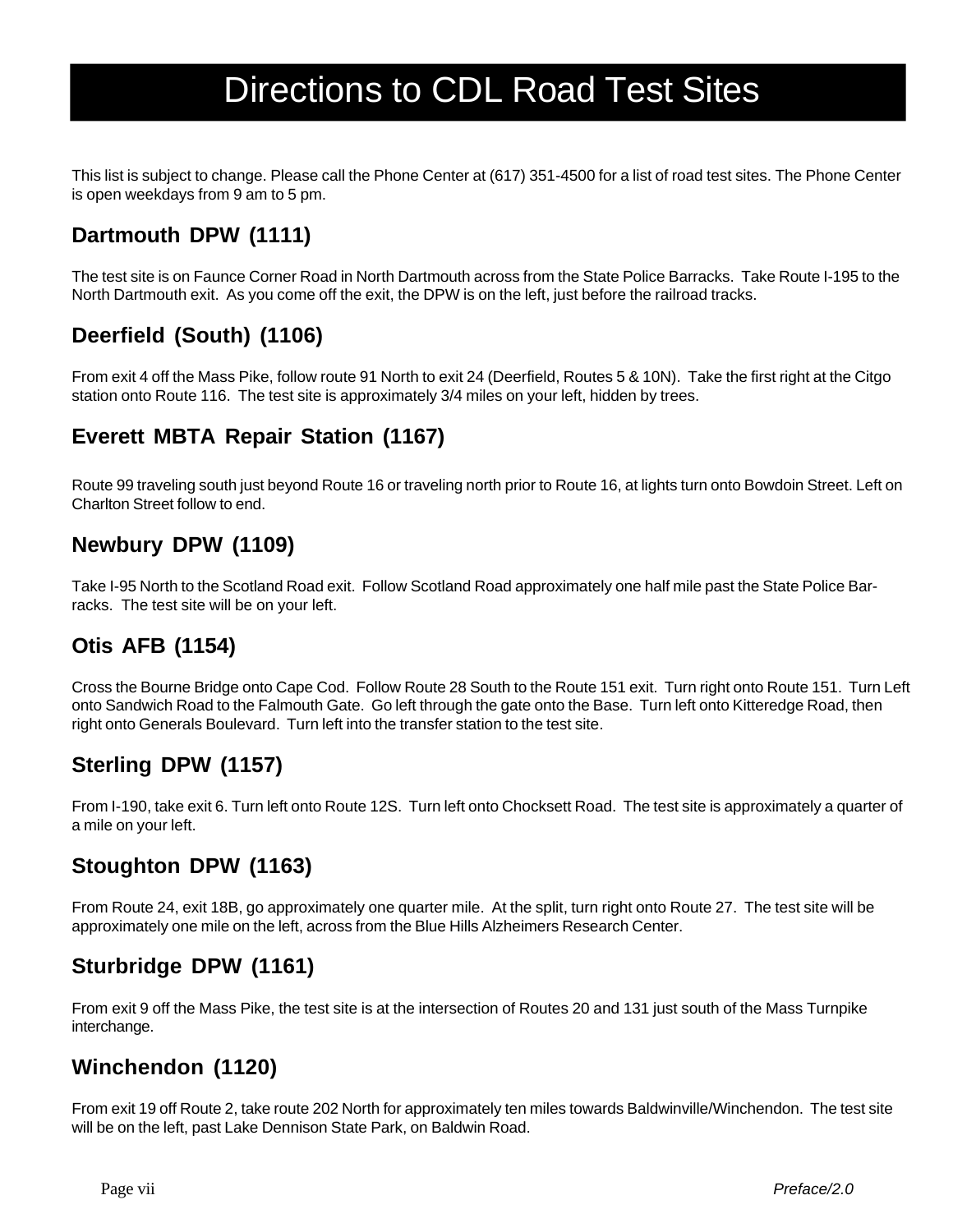## Motor Bus/School Bus License

For more information on obtaining a motor bus driver certificate or a school bus driver certificate, contact the Massachusetts Department of Public Utilities, 1 South Station, Boston, MA 02110 or call (617) 305-3559.

#### *Motor Bus Requirements*

To operate a motor bus in Massachusetts, you need a CDL and a Passenger (P) endorsement. You also need a Motor Bus Driver Certificate from the Department of Public Utilities.

#### *School Bus Requirements*

To operate a **full-sized school bus** in Massachusetts, you must have a CDL with a Passenger (P) endorsement and a School Bus (S) endorsement. You also need a School Bus Driver Certificate from the Department of Public Utilities.

To operate a **restricted school bus** (a school bus with a maximum seating capacity of fourteen passengers), you need a Class D (Passenger Vehicle) license and a "Restricted School Bus Driver" certificate from the Department of Public Utilities.

Note: To operate a school bus with air brakes, you must, in addition, pass an air-brakes written exam at the RMV and pass an air-brakes road test.

#### *SCHOOL BUS DRIVER ELIGIBILITY REQUIREMENTS*

To qualify for a full-sized or restricted School Bus Certificate you must meet the following requirements:

- Have three (3) continuous years of driving experience
- Pass a Criminal Offender Record Information (CORI) check
- Pass a Sex Offender Record Information (SORI) check
- Pass a Department of Transportation (DOT) physical exam
- Have a clean driving record
- Pass all required RMV written exams
- Pass a Department of Public Utilities road test

#### *STUDY MATERIALS FOR FULL-SIZED SCHOOL BUS WRITTEN EXAM*

You need BOTH the *Commercial Driver's License Manual* (this document) to study for the CDL general knowledge test, the Passenger endorsement test, and the Air Brakes endorsement test, and *Section 10 of the 2004 Model Commercial Driver's License Manual (version 080904)* to study for the S-Endorsement test. *Section 10 of the 2004 Model Commercial Driver's License Manual* has been included in this manual as *Appendix A*.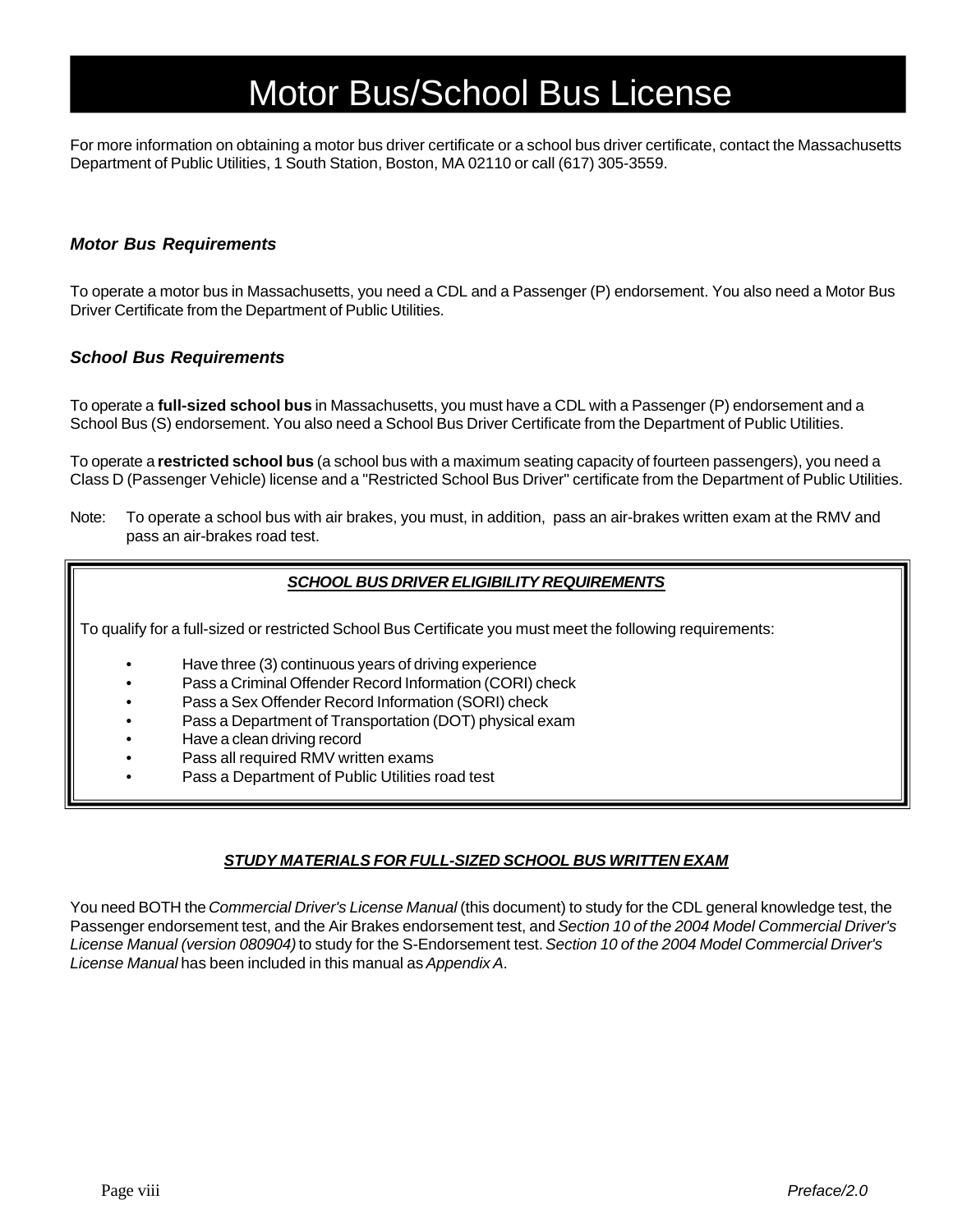## Converting a CDL

You may convert an active CDL from another state or the District of Columbia to a Massachusetts CDL, subject to the provisions of the Federal Motor Carrier Safety Regulations. During the application process, you will be required to demonstrate that you have at least two years of commercial driving experience. You may demonstrate that by providing the following….

- Your out-of-state CDL, indicating that it was issued at least two years prior to your transfer request date
- A copy of your driving record from your previous state(s) of licensure, indicating that you have the minimum requirement of two years of experience from the date of issuance of the CDL
- Verification of employment on company letterhead, which must contain dates of employment and class of vehicle operated

Additionally, you must be able to read, write, and speak the English language sufficiently to converse with the general public, to understand highway traffic signs and signals, to respond to official inquiries, to make entries on reports and records, and to meet the general driver requirements per 49 CFR 391.11.

If you are unable to meet these requirements, yet qualify as a Massachusetts resident and qualify for initial issuance, you may take and pass the CDL knowledge and road tests to receive a Massachusetts CDL.

#### *Important Notes*

A hazardous materials endorsement is not transferable. To be eligible to receive a hazardous materials endorsement on your Massachusetts CDL, you must apply for and pass a background check and the hazardous materials written exam. Please see next page for further information.

#### *Massachusetts Residents*

The Federal Motor Carrier Safety Regulations require that you obtain your CDL in your state of domicile (49 CFR 383.23). If you are a Massachusetts resident and you have obtained a CDL in another state, you may not be able to transfer that license. If you have any questions regarding this process, please feel free to contact the CDL Unit at 617-351-9931.

### *Expired CDLs*

An expired out-of-state CDL cannot be converted to a Massachusetts CDL, regardless of how long the CDL has been expired. To get a Massachusetts CDL, you will need to take and pass the CDL knowledge and road tests.

An expired out-of-state CDL can be converted to a Massachusetts Class D license.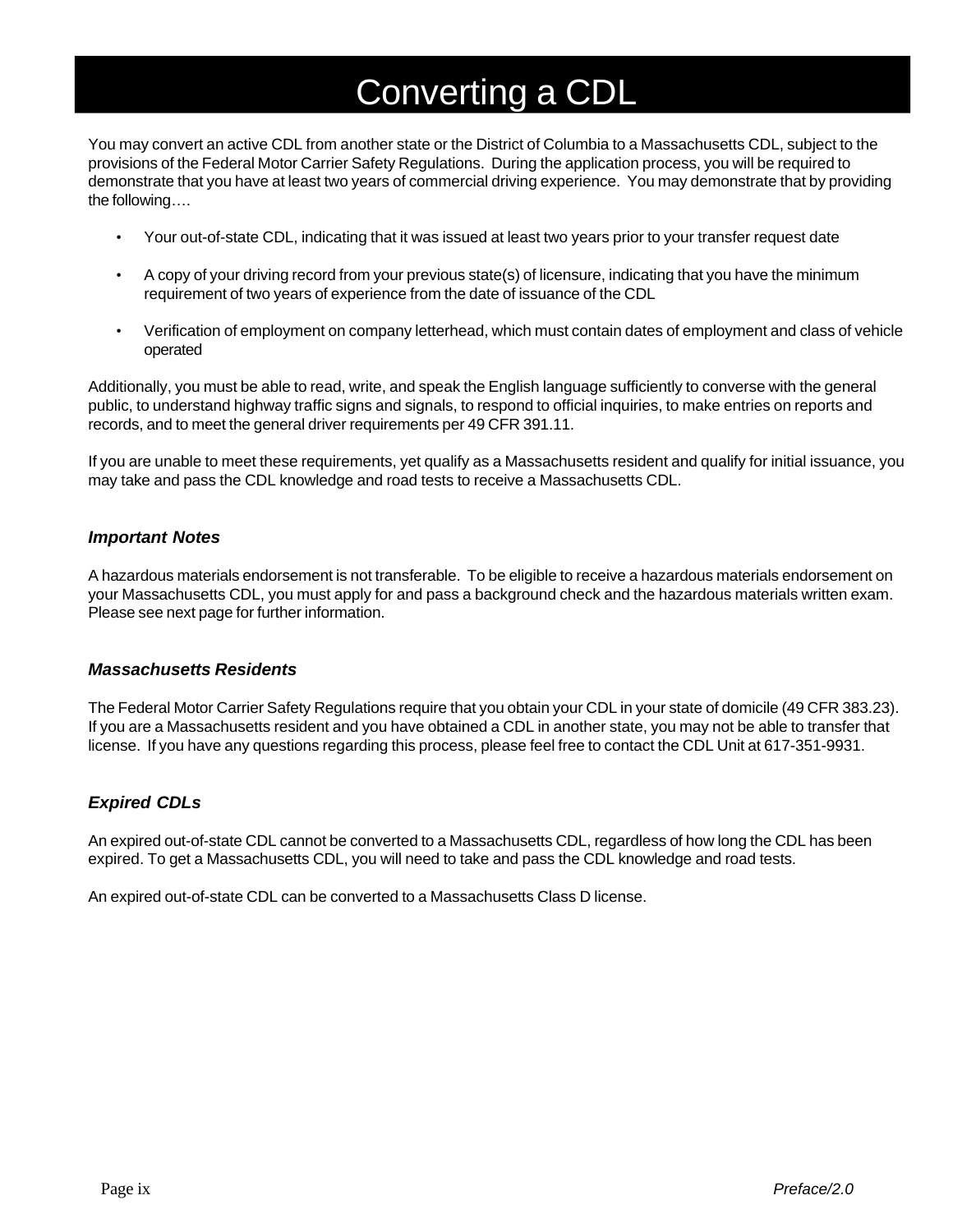## Hazardous Materials Endorsement

Due to the federal Patriot Act, the rules for obtaining a Hazardous Materials (HazMat) Endorsement have changed as follows:

- 1. Massachusetts Commercial Learner's Permits will no longer be issued with a Hazardous Materials Endorsement.
- 2. A Commercial License with a Hazardous Materials Endorsement cannot be issued, renewed, or transferred until the Transportation Security Administration (TSA) notifies the RMV that the applicant has passed a Background Check.

#### *Applying for or Adding a Hazardous Materials Endorsement*

The RMV recommends that you do not apply for a Hazardous Materials Endorsement until you have already obtained a Commercial Driver's License.

- 1. Go to an RMV branch office and do the following:
	- Complete a *CDL Application*.
	- Present required identification documentation.
	- Pay permit fees.
	- Take the Hazardous Materials Knowledge Exam.

If you pass the Hazardous Materials Knowledge Exam, you will receive a Hazardous Materials Pass Certificate. Exam results are valid for two (2) years.

- 2. Contact IBT, the Transportation Security Administration's vendor, at 1-877-429-7746 or visit **https://hazprints.tsa.dhs.gov** to apply for the Background Check, pay the application fee, and identify locations nationwide where you can be fingerprinted. You will need to visit the vendor's location and do the following:
	- Present 2 forms of ID to verify your identity.
	- Allow yourself to be fingerprinted.

It could take approximately 30 days to receive the results of your Background Check. The Transportation Security Administration (TSA) will notify you of your results by mail.

- 3. Upon being notified that you passed the background check, do the following:
	- Return to an RMV branch office.
	- Complete a *CDL Application*
	- Pass a road test (for a 1<sup>st</sup> time Commercial Driver's License applicant)
	- Pay the fees for a Commercial Driver's License with the Hazardous Materials Endorsement.

#### *Renewing a Hazardous Materials Endorsement*

- 1. Approximately ninety (90) days prior to your license expiration, contact IBT, the Transportation Security Administration's vendor, at 1-877-429-7746 or visit **https://hazprints.tsa.dhs.gov** to apply for the Background Check, pay the application fee, and identify locations nationwide where you can be fingerprinted. You will need to visit the vendor's location and do the following:
	- Present 2 forms of ID to verify your identity.
	- Allow yourself to be fingerprinted.

It could take approximately 30 days to receive the results of your Background Check. The Transportation Security Administration (TSA) will notify you of your results by mail.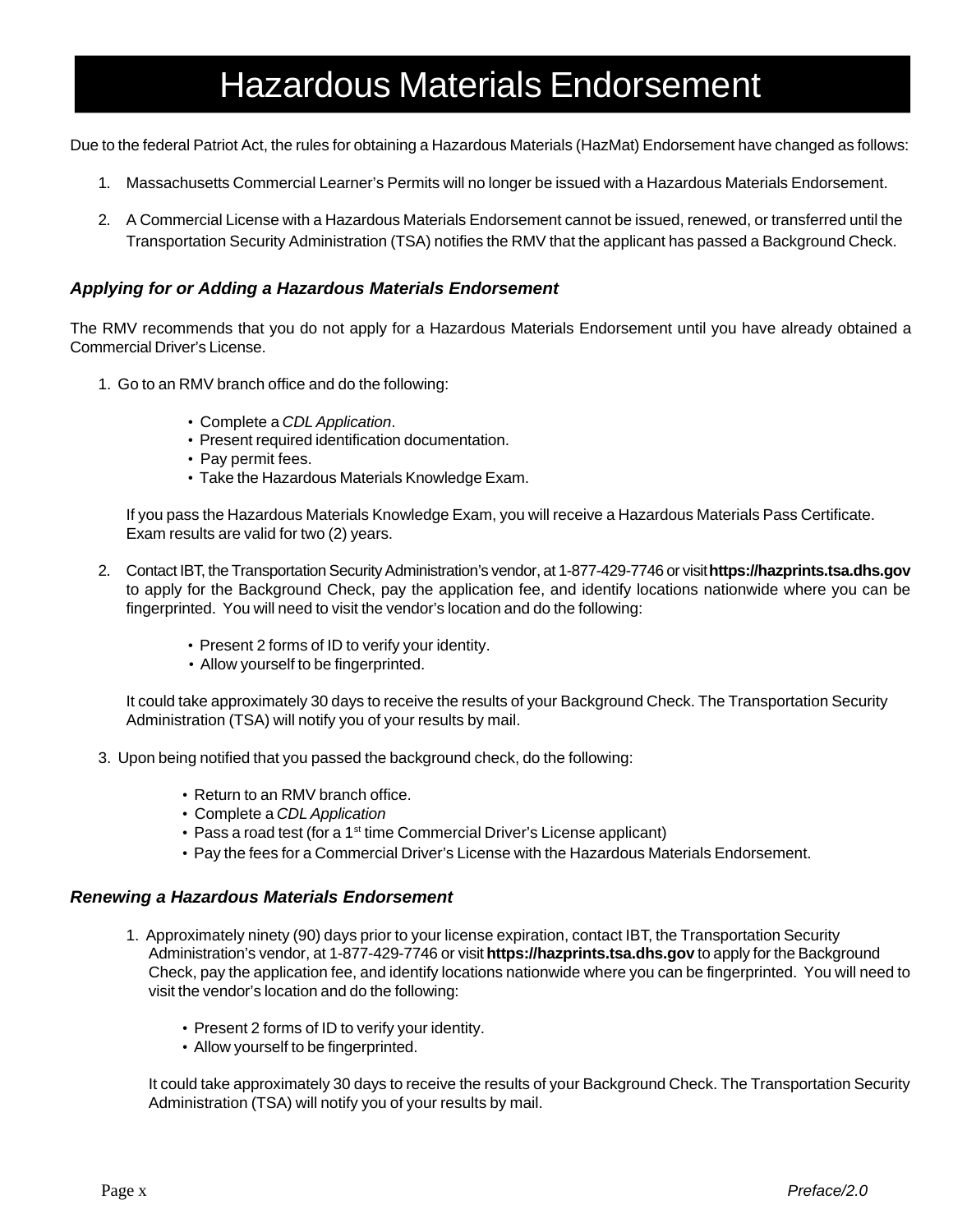- 2. Upon being notified that you passed the background check, do the following:
	- Go to an RMV branch office.
	- Complete a *CDL Application*.
	- Pay applicable fees.
	- Take the Hazardous Materials Knowledge Exam.

If you pass the Hazardous Materials Knowledge Exam, you can renew your license with the Hazmat Endorsement.

If you fail the Background Check or the Knowledge Exam, you will still be able to renew your Commercial Driver's License, but without the Hazardous Materials Endorsement.

#### *Transferring a Hazardous Materials Endorsement from Out-of-State*

Massachusetts does not transfer Hazardous Materials Endorsements. This means that you will be required to take the Hazardous Materials Knowledge Exam and pass a Background Check.

- 1. Go to an RMV branch office and do the following:
	- Complete a *CDL Application*.
	- Pay applicable fees.
	- Take the Hazardous Materials Knowledge Exam.

If you pass the Hazardous Materials Knowledge Exam, you will receive a Hazardous Materials Pass Certificate. Exam results are valid for two (2) years.

- 2. Contact IBT, the Transportation Security Administration's vendor, at 1-877-429-7746 or visit **https://hazprints.tsa.dhs.gov** to apply for the Background Check, pay the application fee, and identify locations nationwide where you can be fingerprinted. You will need to visit the vendor's location and do the following:
	- Present 2 forms of ID to verify your identity.
	- Allow yourself to be fingerprinted.

It could take approximately 30 days to receive the results of your Background Check. The Transportation Security Administration (TSA) will notify you of your results by mail.

- 3. Upon being notified that you passed the Background Check, do the following:
	- Go to an RMV branch office.
	- Complete a *CDL Application*.
	- Pay the fees for a Commercial Driver's License with Hazardous Materials Endorsement.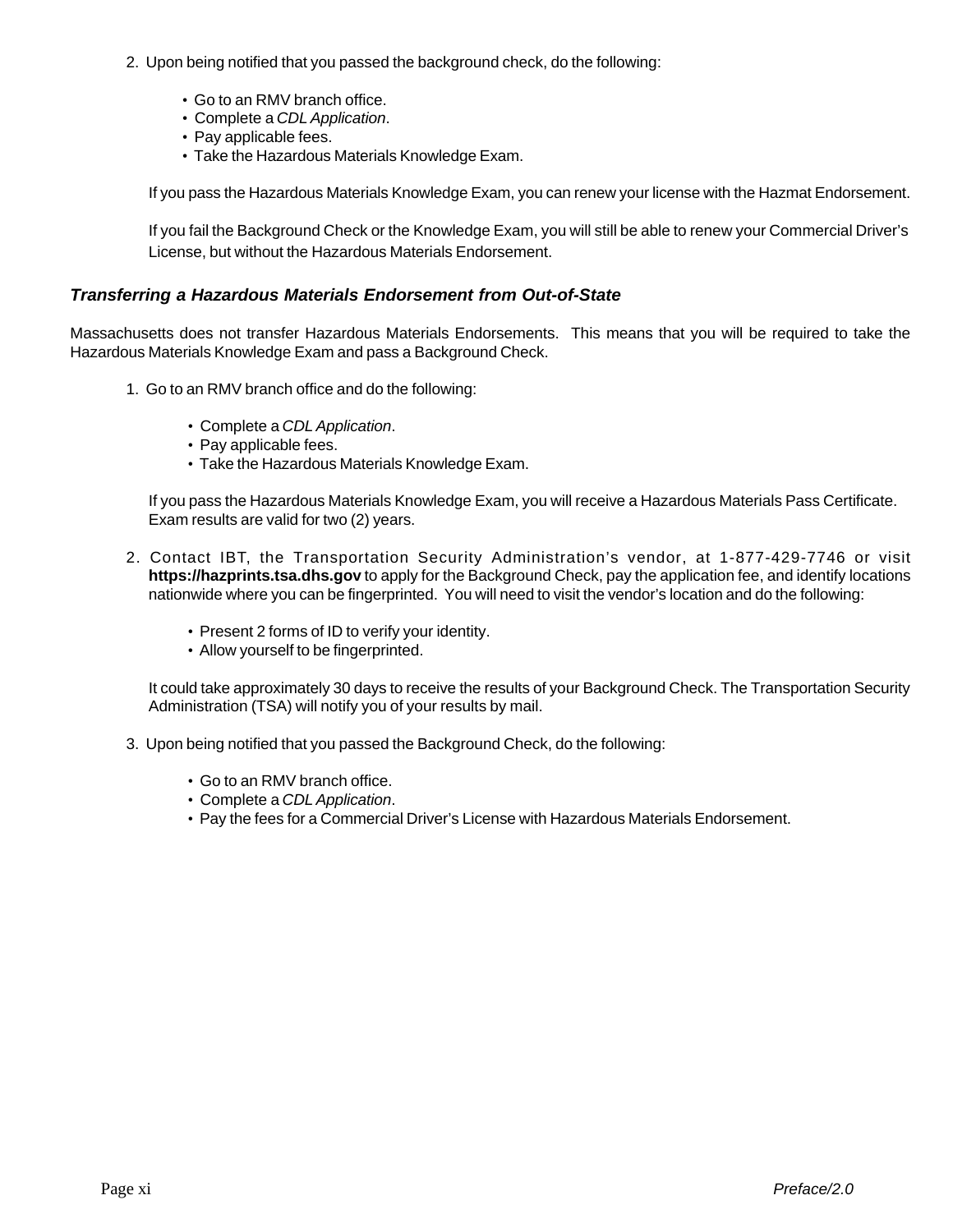# DOT Medical Cards

### *Requirements*

To qualify for a Commercial Driver's License (CDL), you must pass a Department of Transportation (DOT) medical examination performed in accordance with CFR 49 §391.41 and CFR 49 §391.43.

DOT medical examinations are conducted by a licensed medical examiner as defined in CFR 49 §390.5. To find a medical examiner, you may contact your primary care provider to inquire if they will conduct a "DOT medical exam." You may also find a medical examiner in the yellow pages of your telephone book, or on the Internet by using an Internet directory or search engine.

The examiner will provide you with a medical examiner's certificate that you must carry with you whenever you operate a Commercial Motor Vehicle (CMV). A medical examiner's certificate will also be required, even if you don't have a CDL, if you operate a CMV, in interstate commerce, with a gross vehicle rating in excess of 10,000 pounds.

## *Required Forms*

If your medical examiner does not have the required forms, they may be obtained from any of the following:

- The Federal Motor Carrier Safety Administration website (www.fmcsa.dot.gov), free of charge
- J.J. Keller (item WW-015-MP) by calling 1-877-564-2333 or via the Internet using the "Medical Examinations and Reports" link at: www.jjkeller.com
- The Massachusetts Motor Truck Association, by calling 617-695-3512 (Free for members only.)

Alternatively, your examiner may print a copy of the forms directly from the FMCSA website.

### *Expiration*

Medical examiner's certificates are valid for no more than two years. Some medical conditions may require you to have a physical examination more frequently and others may disqualify you from driving a commercial motor vehicle (CMV).

### *Physical Qualifications*

Physical qualifications are listed in CFR 49 §391.41.

If you do not meet the vision or diabetes physical qualification standards, or have a loss or impairment of limbs (arms, hands, fingers, legs, or feet) and want to operate an interstate commercial motor vehicle (CMV), you may be able to satisfy alternative physical qualifications or qualify for an exemption. Contact the Massachusetts State office of FMCSA at 617-494-2770 for additional details. Information is also available on the **FMCSA** website.

If you cannot meet the medical qualifications for CMV interstate commercial operation, you may qualify for an Intrastate Medical Waiver. This waiver, available from the RMV, would permit operation of a CMV used in Massachusetts intrastate commerce only. Call 617-351-9222 for specific details or see www.mass.gov/rmv/forms/21156.pdf for the Intrastate Medical Waiver Application.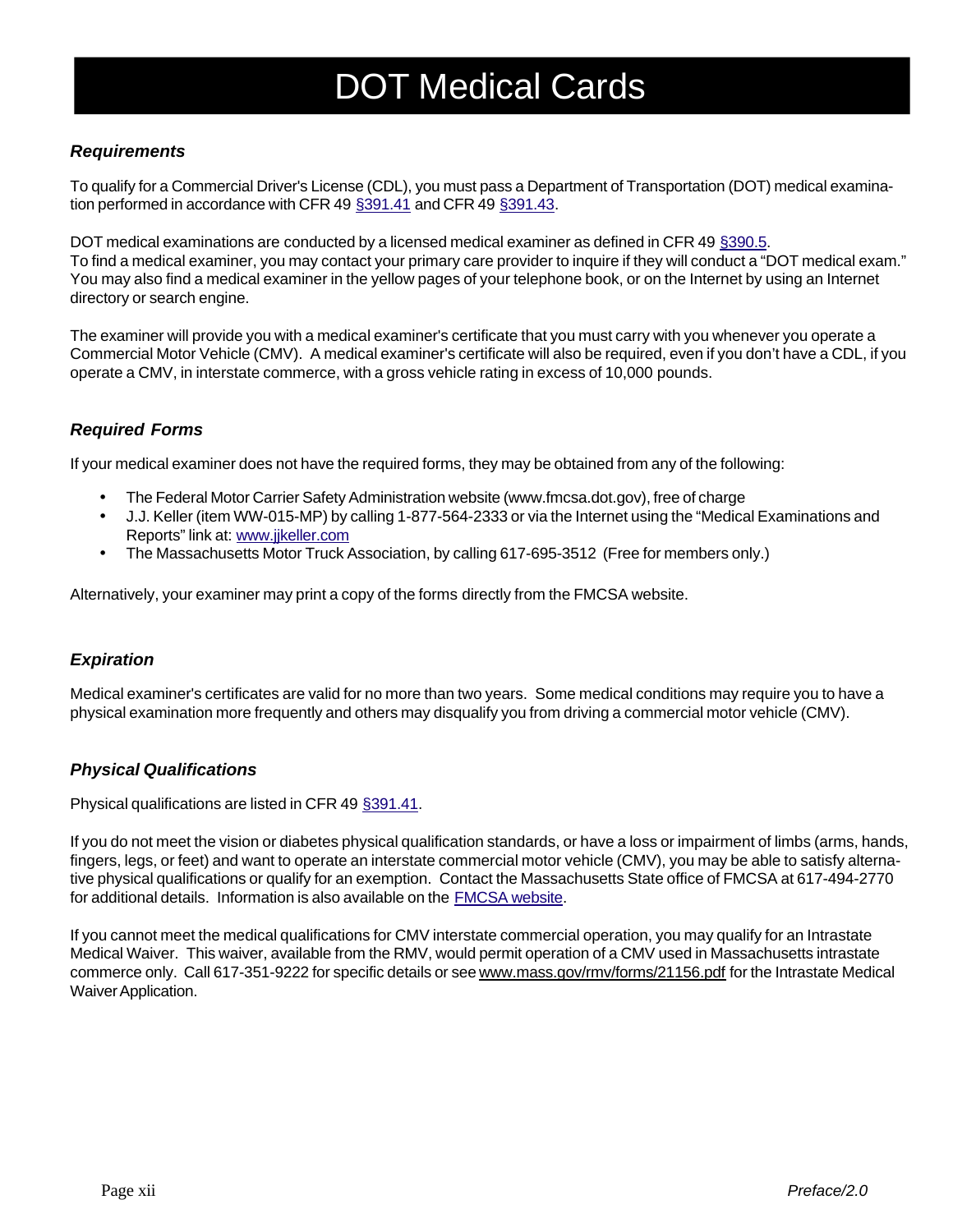## Obtaining a CDL is not Easy. Losing it is.

You can be legally disqualified from driving a Commercial Motor Vehicle (CMV) for one or more of the violations listed below. Note that some of the major offenses involving alcohol or drugs do not require the offense to be committed in a CMV. Only you can help to protect your right to operate a CMV.

### *Major Offenses*

For any of the following offenses, you will be disqualified from operating a CMV for at least one (1) year for a conviction of a first offense and life for a conviction of a second offense arising from two (2) or more separate incidents. If any of the offenses below occurred while transporting a hazardous material required to be placarded, you will be disqualified for a period of at least three years. You must not operate a CMV while disqualified.

- If you operate a CMV or a motor vehicle under the influence of alcohol or drugs.
- If you operate a CMV while your Blood Alcohol Concentration (BAC) is 0.04% or more.
- If you refuse to submit to a chemical test or analysis of your breath or blood as required by law after operating a CMV or a motor vehicle.
- If you leave the scene of an accident while operating a CMV or a motor vehicle.
- If you use a CMV or a motor vehicle in the commission of a felony.
- If you cause a fatality through the negligent operation of a CMV.
- If you were operating a CMV when, as a result of a prior violation committed operating a CMV, your CDL was suspended, revoked, or cancelled, or you were disqualified from operating a CMV.

You will have a lifetime disqualification if you use the vehicle to commit a felony involving the manufacturing, distributing, or dispensing of controlled substances.

### *Serious Traffic Violations*

You will be disqualified from operating a CMV:

- For at least sixty (60) days if you are convicted of committing two serious traffic violations while operating a CMV arising from separate incidents within a three-year period.
- For at least one hundred twenty (120) days if you are convicted of committing three serious traffic violations while operating a CMV arising from separate incidents within a three-year period.

Serious traffic violations consist of the following:

- Excessive speeding (15 mph or more above posted limit)
- Operating to endanger
- Reckless driving
- Improper or erratic traffic lane changes
- Following a vehicle too closely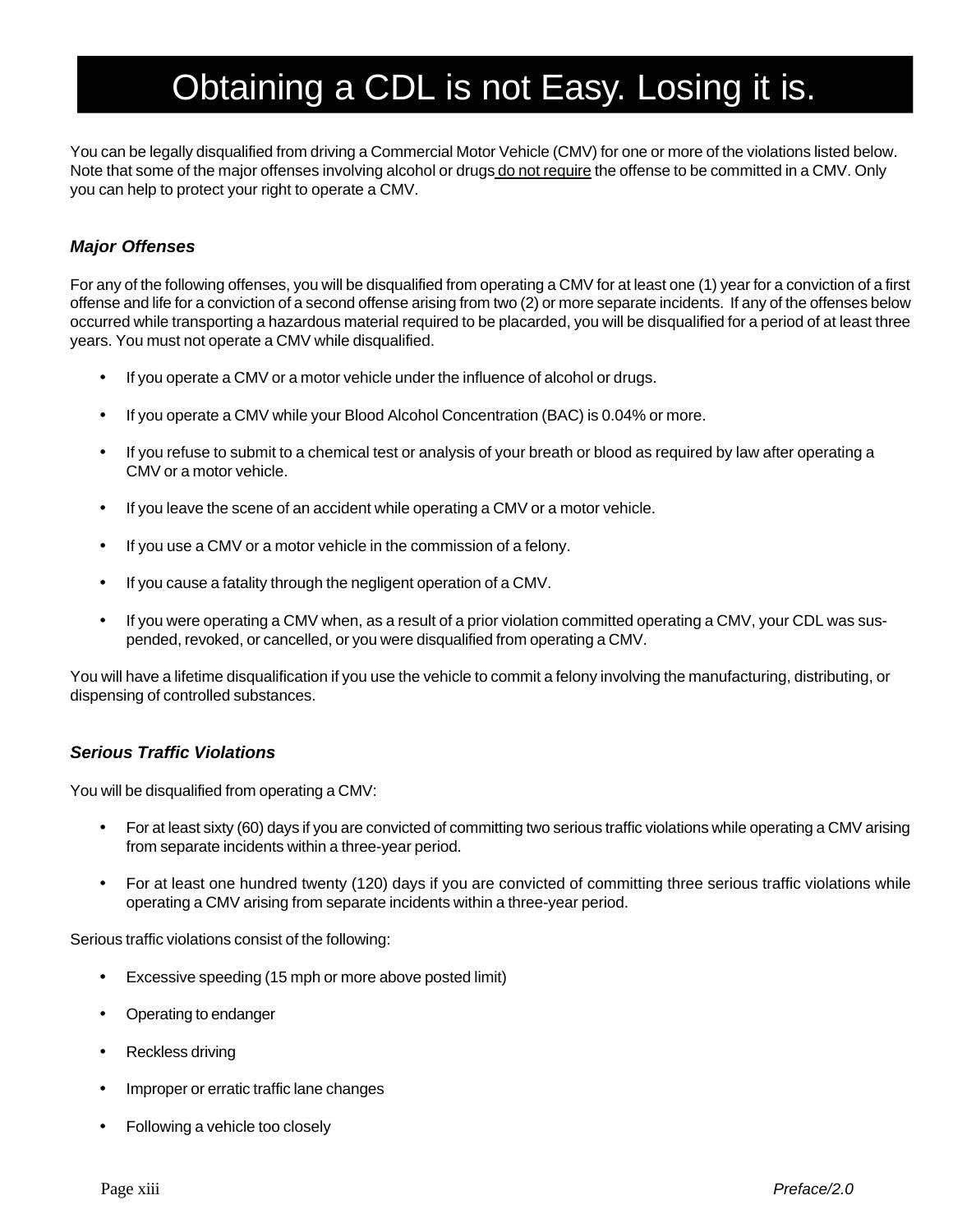- Traffic offenses committed in connection with a fatal traffic accident
- Driving a CMV without obtaining a CDL
- Driving a CMV without a CDL in the driver's possession
- Driving a CMV without the proper class of CDL and/or endorsements for the specific vehicle group being operated or for the passengers or type of cargo being transported

Serious traffic violations include any and all major disqualifying offenses under 49 CFR 383.51.

### *Railroad-Highway Grade Crossing*

You will be disqualified from operating a CMV if you are convicted of violating the railroad-highway grade crossing provisions of 49 CFR 383.51. You will be disqualified for any combination of the following violations while operating a CMV:

- The driver is not required to always stop, but fails to slow down and check that the tracks are clear of an approaching train.
- The driver is not required to always stop, but fails to stop before reaching the crossing, if the tracks are not clear.
- The driver is always required to stop, but fails to stop before driving onto the crossing.
- The driver fails to have sufficient space to drive completely through the crossing without stopping.
- The driver fails to obey a traffic control device or the directions of an enforcement official at the crossing.
- The driver fails to negotiate a crossing because of insufficient undercarriage clearance.

The length of the disqualification will be as follows:

- Not less than sixty (60) days for a first conviction
- Not less than one hundred and twenty (120) days for a second conviction arising from separate incidents within a three (3) year period.
- Not less than one (1) year for a third or subsequent conviction arising from separate incidents within a three (3) year period.

### *Violating Out-Of-Service Orders*

You will be disqualified from operating a CMV if you violate an out-of-service order for the following length of time:

- Not less than one hundred and eighty (180) days for a first violation
- Not less than two (2) years for a second violation arising from separate incidents within a ten (10) period
- Not less than three (3) years for a third or subsequent violation arising from separate incidents within a ten (10) period

You will be disqualified from operating a CMV if you violate an out-of-service order while transporting hazardous materials required to be placarded or while operating a motor vehicle designed to transport sixteen (16) or more passengers, including the driver, for the following length of time:

- Not less than one hundred and eighty (180) days for a first violation
- Not less than three (3) years for a second or subsequent violation of an out-of-service order arising from separate incidents within a ten (10) year period.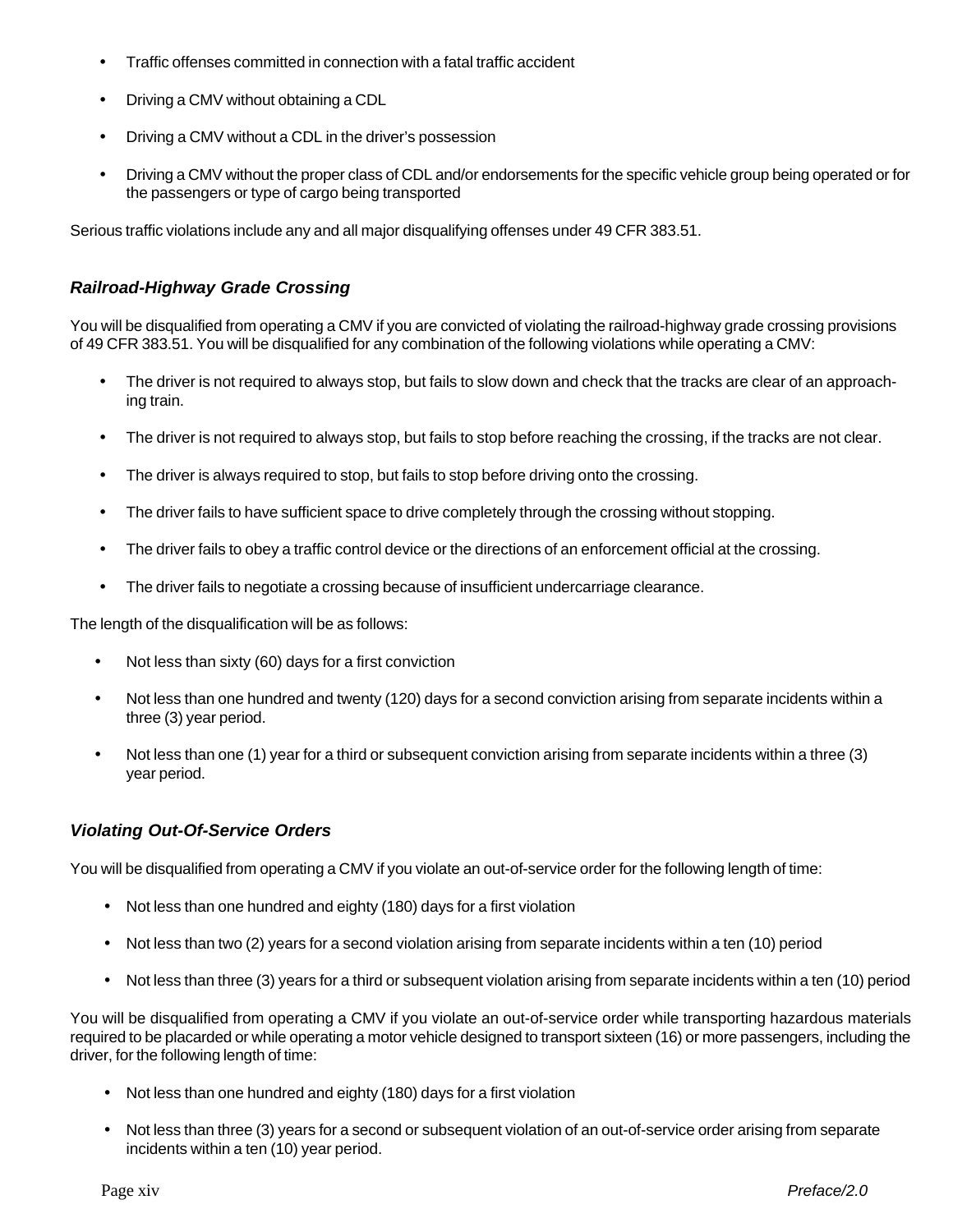## OUI Offenses for CDL Operators

Use of alcohol or drugs while holding a Commercial Driver's License has serious consequences. Under 49 CFR 383.72, "any person who holds a CDL is considered to have consented to such testing as is required by any state or jurisdiction in the enforcement of 383.51(b)(2)(i) and 392.5(a)(2) of this chapter. Consent is implied by driving a commercial motor vehicle." Below is a table of the offenses and the periods for which a driver must be disqualified. The table below is a partial list of the major offenses taken from 49 CFR 383.51(b). Your license will be revoked for the disqualification period listed, and under 540 CMR 2.06 (9)c(5), you may only regain a CDL by passing the CDL knowledge and road test(s).

| If a driver operates<br>a motor vehicle and<br>is convicted of:                                                                                                                | For a first convic-<br>tion or refusal to<br>be tested while<br>operating a CMV, a<br>person required to<br>have a CDL holder<br>must be disquali-<br>fied from operating<br>a CMV for | For a first<br>conviction or<br>refusal to be<br>tested while<br>operating a non-<br>CMV, a CDL<br>holder must be<br>disqualified<br>from operating a<br><b>CMV</b> for | For a first convic-<br>tion or refusal to be<br>tested while<br>operating a CMV<br>transporting<br>hazardous materi-<br>als required to be<br>placarded under<br>the Hazardous<br><b>Materials Regula-</b><br>tions (49 CFR part<br>172, subpart F), a<br>person required to<br>have a CDL and CDL<br>holder must be<br>disqualified from<br>operating a CMV for | For a second<br>conviction or<br>refusal to be<br>tested in a<br>separate incident<br>of any combina-<br>tion of offenses in<br>this Table while<br>operating a CMV,<br>a person required<br>to have a CDL and<br>a CDL holder<br>must be disquali-<br>fied from operat-<br>ing a CMV for | For a second<br>conviction or<br>refusal to be<br>tested in a<br>separate incident<br>of any combina-<br>tion of offenses in<br>this Table while<br>operating a non-<br>CMV, a CDL holder<br>must be disquali-<br>fied from operat-<br>ing a CMV for |
|--------------------------------------------------------------------------------------------------------------------------------------------------------------------------------|----------------------------------------------------------------------------------------------------------------------------------------------------------------------------------------|-------------------------------------------------------------------------------------------------------------------------------------------------------------------------|------------------------------------------------------------------------------------------------------------------------------------------------------------------------------------------------------------------------------------------------------------------------------------------------------------------------------------------------------------------|-------------------------------------------------------------------------------------------------------------------------------------------------------------------------------------------------------------------------------------------------------------------------------------------|------------------------------------------------------------------------------------------------------------------------------------------------------------------------------------------------------------------------------------------------------|
| Being under the<br>influence of alcohol<br>as prescribed by<br>State law.                                                                                                      | 1 year                                                                                                                                                                                 | 1 year                                                                                                                                                                  | 3 years                                                                                                                                                                                                                                                                                                                                                          | Life                                                                                                                                                                                                                                                                                      | Life                                                                                                                                                                                                                                                 |
| Being under the<br>influence of a<br>controlled substance.                                                                                                                     | 1 year                                                                                                                                                                                 | 1 year                                                                                                                                                                  | 3 years                                                                                                                                                                                                                                                                                                                                                          | Life                                                                                                                                                                                                                                                                                      | Life                                                                                                                                                                                                                                                 |
| Having an alcohol<br>con-centration of 0.04<br>or greater while<br>operating a CMV                                                                                             | 1 year                                                                                                                                                                                 | Not applicable                                                                                                                                                          | 3 years                                                                                                                                                                                                                                                                                                                                                          | Life                                                                                                                                                                                                                                                                                      | Not applicable                                                                                                                                                                                                                                       |
| Refusing to take an<br>alcohol test as<br>required by a State or<br>jurisdiction under its<br>implied consent laws<br>or regulations as<br>defined in §383.72 of<br>this part. | 1 year                                                                                                                                                                                 | 1 year                                                                                                                                                                  | 3 years                                                                                                                                                                                                                                                                                                                                                          | Life                                                                                                                                                                                                                                                                                      | Life                                                                                                                                                                                                                                                 |
| Using the vehicle in<br>the commission of a<br>felony involving<br>manufacturing,<br>distributing, or<br>dispensing a con-<br>trolled substance.                               | Life-not eligible<br>for 10-year<br>reinstatement.                                                                                                                                     | Life-not eligible<br>for 10-year<br>reinstatement.                                                                                                                      | Life-not eligible<br>for 10-year<br>reinstatement.                                                                                                                                                                                                                                                                                                               | Life-not eligible<br>for 10-year<br>reinstatement.                                                                                                                                                                                                                                        | Life-not eligible<br>for 10-year<br>reinstatement.                                                                                                                                                                                                   |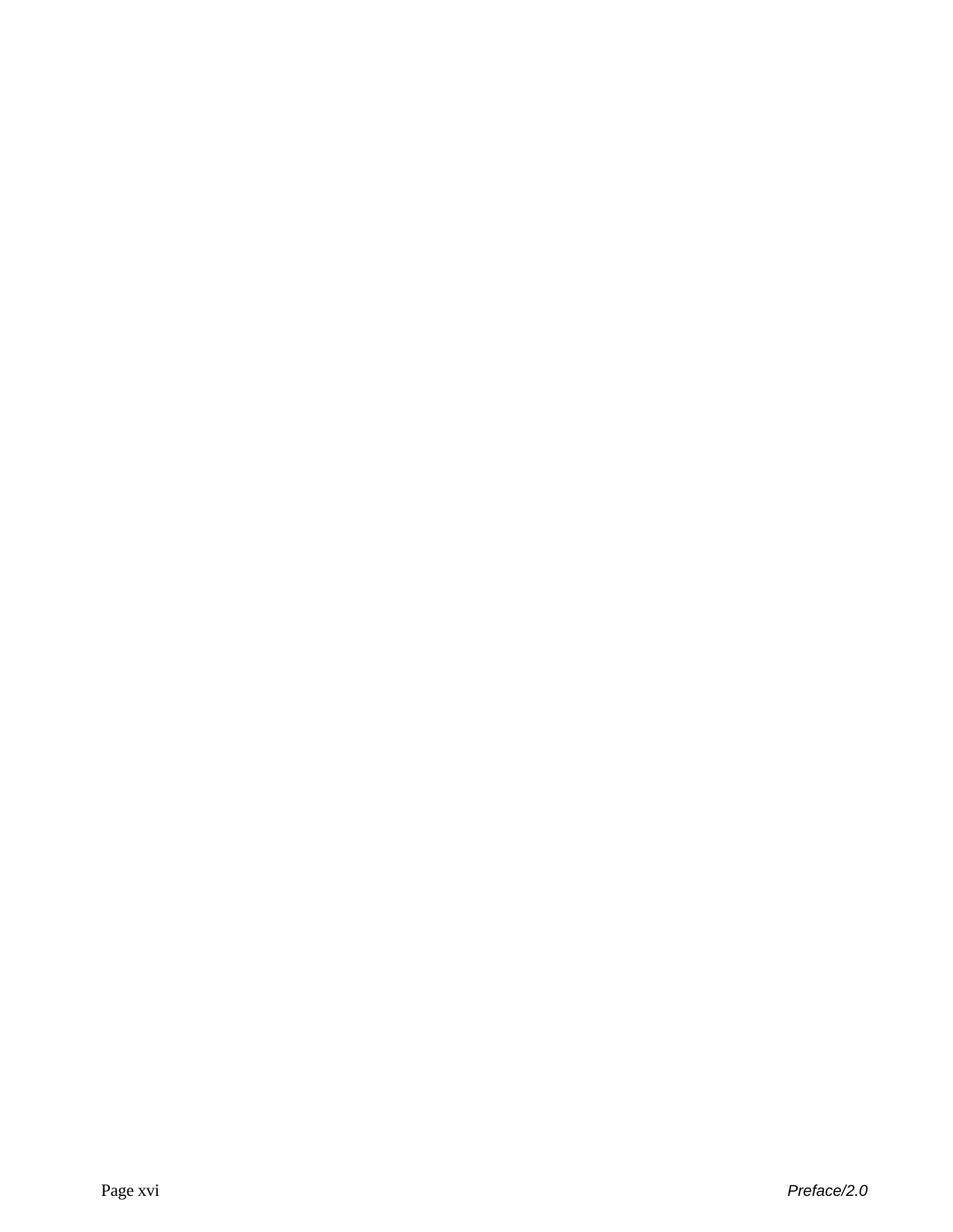# Table of Contents

#### PART ONE

| Section 1:                    | 1.1<br>1.2                                                                                  |                                                      |                                                                                                                                                                                                                                            |
|-------------------------------|---------------------------------------------------------------------------------------------|------------------------------------------------------|--------------------------------------------------------------------------------------------------------------------------------------------------------------------------------------------------------------------------------------------|
| Section 2:                    | 2.1<br>2.2<br>2.3<br>2.4<br>2.5<br>2.6<br>2.7<br>2.8<br>2.9<br>2.10<br>2.11<br>2.16<br>2.19 |                                                      | $2 - 1$<br>$2 - 1$<br>$2 - 15$<br>$2 - 17$<br>$2 - 19$<br>$2 - 22$<br>$2 - 24$<br>$2 - 27$<br>$2 - 31$<br>$2 - 34$<br>$2 - 34$<br>$2 - 37$<br>$2 - 38$<br>$2 - 39$<br>$2 - 41$<br>$2 - 45$<br>$2 - 49$<br>$2 - 51$<br>$2 - 52$<br>$2 - 54$ |
| Section 3:                    | 2.20<br>3.1<br>3.2<br>3.3<br>3.4                                                            | Hazardous Materials Rules For All Commercial Drivers | $2 - 57$<br>$3 - 1$<br>$3 - 1$<br>$3 - 2$<br>$3 - 4$<br>$3 - 5$                                                                                                                                                                            |
| <b>PART TWO</b><br>Section 4: | 4.1<br>4.2<br>4.3<br>4.4<br>4.5<br>4.6                                                      |                                                      | $4 - 1$<br>$4 - 1$<br>$4 - 2$<br>$4 - 4$<br>$4 - 5$<br>4-5<br>4-6                                                                                                                                                                          |
| Section 5:                    | 5.1<br>5.2<br>5.3<br>5.4                                                                    |                                                      | $5 - 1$<br>$5 - 1$<br>$5-6$<br>$5-6$<br>$5 - 8$                                                                                                                                                                                            |
| Section 6:                    | 6.1<br>6.2<br>6.3<br>6.4                                                                    |                                                      | $6 - 1$<br>$6 - 1$<br>$6 - 5$<br>$6 - 8$<br>$6 - 14$                                                                                                                                                                                       |
| Section 7:                    |                                                                                             |                                                      | $7 - 1$                                                                                                                                                                                                                                    |